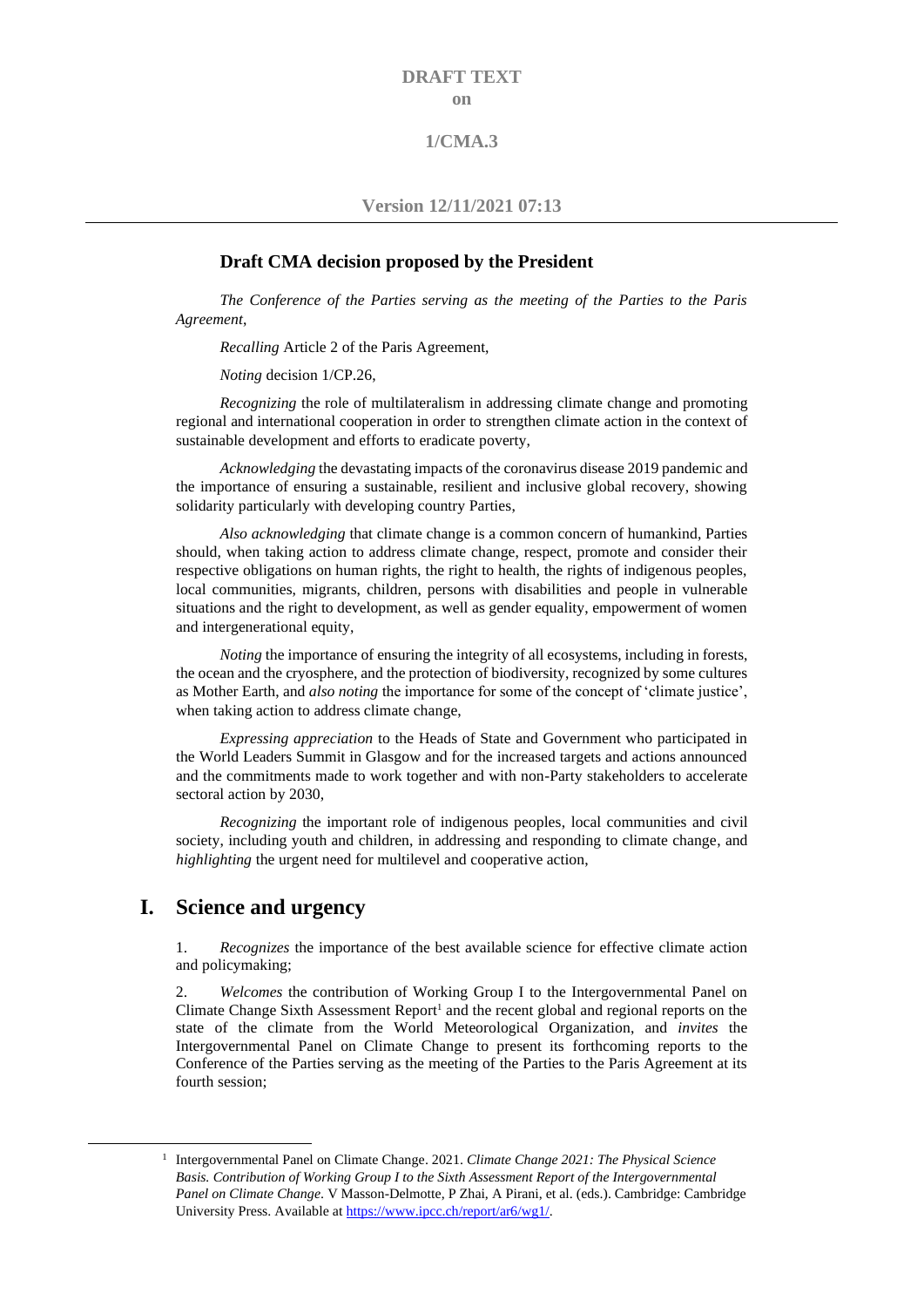3. *Expresses alarm and utmost concern* that human activities have caused around 1.1 °C of warming to date, that impacts are already being felt in every region, and that carbon budgets consistent with achieving the Paris Agreement temperature goal are now small and being rapidly depleted;

4. *Recalls* Article 2, paragraph 2, of the Paris Agreement, which provides that the Paris Agreement will be implemented to reflect equity and the principle of common but differentiated responsibilities and respective capabilities in the light of different national circumstances;

5. *Stresses* the urgency of enhancing ambition and action in relation to mitigation, adaptation and finance in this critical decade to address the gaps in the implementation of the goals of the Paris Agreement;

## **II. Adaptation**

6. *Notes with serious concern* the findings from the contribution of Working Group I to the Intergovernmental Panel on Climate Change Sixth Assessment Report, including that climate and weather extremes and the adverse impacts on people and nature will continue to increase with every additional increment of rising temperatures;

7. *Emphasizes* the urgency of scaling up action and support, including finance, capacitybuilding and technology transfer, to enhance adaptive capacity, strengthen resilience and reduce vulnerability to climate change in line with the best available science, taking into account the priorities and needs of developing country Parties;

8. *Welcomes* the adaptation communications and national adaptation plans submitted to date, which enhance the understanding and implementation of adaptation actions and priorities;

9. *Urges* Parties to further integrate adaptation into local, national and regional planning;

10. *Requests* Parties that have not yet done so to submit their adaptation communications in accordance with decision 9/CMA.1 ahead of the fourth session of the Conference of the Parties serving as the meeting of the Parties to the Paris Agreement so as to provide timely input to the global stocktake;

11. *Recognizes* the importance of the global goal on adaptation for the effective implementation of the Paris Agreement, and *welcomes* the launch of the comprehensive twoyear XX work programme on the global goal on adaptation;

12. *Notes* that the implementation of the XX work programme will start immediately after the third session of the Conference of the Parties serving as the meeting of the Parties to the Paris Agreement;

13. *Invites* the Intergovernmental Panel on Climate Change to present to the Conference of the Parties serving as the meeting of the Parties to the Paris Agreement at its fourth session the findings from the contribution of Working Group II to its Sixth Assessment Report, including those relevant to assessing adaptation needs, and *calls upon* the research community to further the understanding of global, regional and local impacts of climate change, response options and adaptation needs;

# **III. Adaptation finance**

14. *Notes with concern* that the current provision of climate finance for adaptation remains insufficient to respond to worsening climate change impacts in developing country Parties;

15. *Urges* developed country Parties to urgently and significantly scale up their provision of climate finance, technology transfer and capacity-building for adaptation so as to respond to the needs of developing country Parties as part of a global effort, including for the formulation and implementation of national adaptation plans and adaptation communications;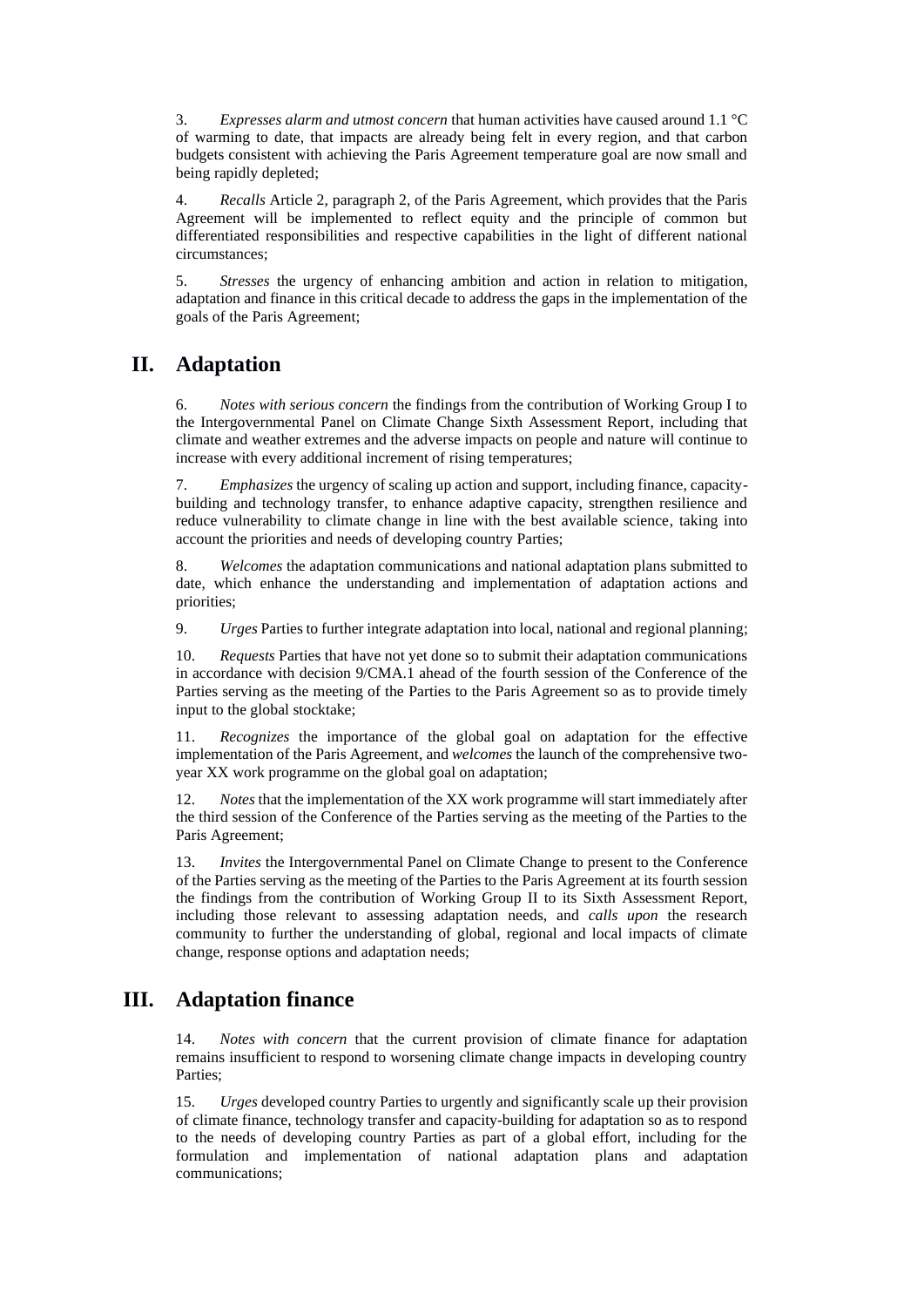16. *Recognizes* the importance of the adequacy and predictability of adaptation finance, including the value of the Adaptation Fund in delivering dedicated support for adaptation, and *invites* developed country Parties to consider multi-annual pledges;

17. *Welcomes* the recent pledges made by many developed country Parties to increase their provision of climate finance to support adaptation in developing country Parties in response to their growing needs, including contributions made to the Adaptation Fund and the Least Developed Countries Fund, which represent significant progress compared with previous efforts;

18. *Urges* developed country Parties to at least double their collective provision of climate finance for adaptation to developing country Parties from the current level by 2025 as a step towards achieving a balance between mitigation and adaptation in the provision of scaled-up financial resources, recalling Article 9, paragraph 4, of the Paris Agreement;

19. *Calls upon* multilateral development banks, other financial institutions and the private sector to enhance finance mobilization in order to deliver the scale of resources needed to achieve climate plans, particularly for adaptation, and *encourages* Parties to continue to explore innovative approaches and instruments for mobilizing finance for adaptation from private sources;

# **IV. Mitigation**

20. *Reaffirms* the Paris Agreement temperature goal of holding the increase in the global average temperature to well below 2 °C above pre-industrial levels and pursuing efforts to limit the temperature increase to 1.5 °C above pre-industrial levels;

21. *Recognizes* that the impacts of climate change will be much lower at the temperature increase of 1.5 °C compared with 2 °C and *resolves* to pursue efforts to limit the temperature increase to 1.5 °C;

22. *Also recognizes* that limiting global warming to 1.5 °C requires rapid, deep and sustained reductions in global greenhouse gas emissions, including reducing global carbon dioxide emissions by 45 per cent by 2030 relative to the 2010 level and to net zero around mid-century, as well as deep reductions in non-carbon dioxide greenhouse gases;

23. *Further recognizes* that this requires accelerated action in this critical decade, on the basis of the best available scientific knowledge and equity, reflecting common but differentiated responsibilities and respective capabilities in the light of different national circumstances and in the context of sustainable development and efforts to eradicate poverty;

24. *Welcomes* efforts by Parties to communicate new or updated nationally determined contributions, and long-term low greenhouse gas emission development strategies and other actions that demonstrate progress towards achievement of the Paris Agreement temperature goal;

25. *Notes with serious concern* the findings of the synthesis report on nationally determined contributions under the Paris Agreement,<sup>2</sup> according to which the aggregate greenhouse gas emission level, taking into account implementation of all submitted nationally determined contributions, is estimated to be 13.7 per cent above the 2010 level in 2030;

26. *Emphasizes* the urgent need for Parties to increase their efforts to collectively reduce emissions through accelerated action and implementation of domestic mitigation measures in accordance with Article 4, paragraph 2, of the Paris Agreement;

27. *Decides* to establish a work programme to urgently scale up mitigation ambition and implementation in this critical decade, and *requests* the Subsidiary Body for Implementation and the Subsidiary Body for Scientific and Technological Advice to recommend a draft decision on this matter for consideration and adoption by the Conference of the Parties serving as the meeting of the Parties to the Paris Agreement at its fourth session, avoiding duplication with the global stocktake;

<sup>2</sup> See FCCC/PA/CMA/2021/8/Rev.1 and https://unfccc.int/sites/default/files/resource/message\_to\_parties\_and\_observers\_on\_ndc\_numbers.pdf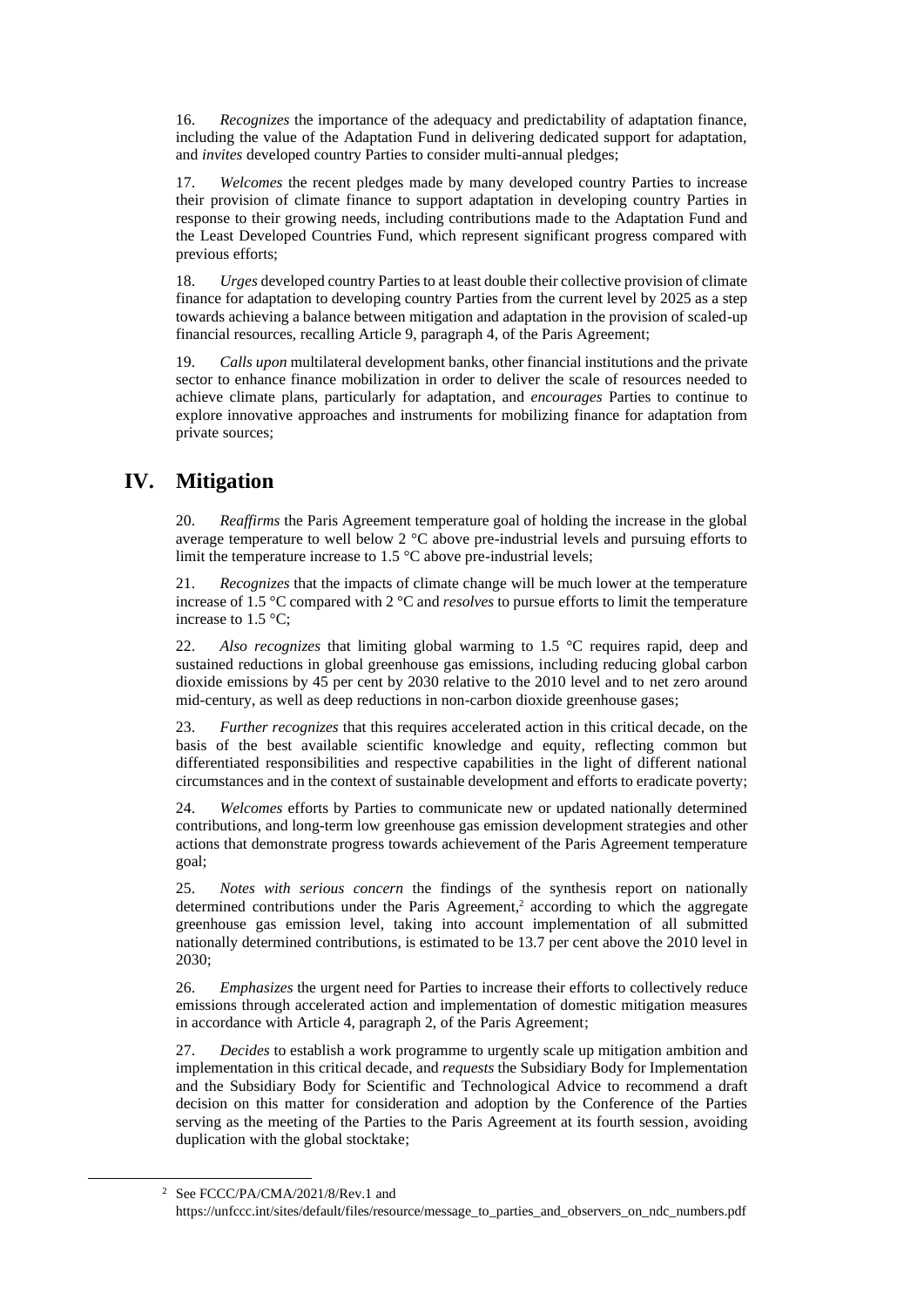28. *Urges* Parties that have not yet communicated new or updated nationally determined contributions to do so as soon as possible in advance of the fourth session of the Conference of the Parties serving as the meeting of the Parties to the Paris Agreement;

29. *Recalls* Articles 3 and 4, paragraphs 3, 4, 5 and 11, of the Paris Agreement and *requests* Parties to revisit and strengthen the 2030 targets in their nationally determined contributions as necessary to align with the Paris Agreement temperature goal by the end of 2022, taking into account different national circumstances;

30. *Also requests* the secretariat to update the synthesis report on nationally determined contributions under the Paris Agreement annually, to be made available to each session of the Conference of the Parties serving as the meeting of the Parties to the Paris Agreement;

31. *Decides* to convene an annual high-level ministerial round table on pre-2030 ambition, beginning at the fourth session of the Conference of the Parties serving as the meeting of the Parties to the Paris Agreement;

32. *Urges* Parties that have not yet done so to communicate, by the fourth session of the Conference of the Parties serving as the meeting of the Parties to the Paris Agreement, long term low greenhouse gas emission development strategies referred to in Article 4, paragraph 19, of the Paris Agreement towards just transition to net zero emissions by or around midcentury, taking into account different national circumstances;

33. *Invites* Parties to update the strategies referred to in paragraph 32 above regularly, as appropriate, in line with the best available science;

34. *Requests* the secretariat to prepare a synthesis report on long-term low greenhouse gas emission development strategies referred to in Article 4, paragraph 19, of the Paris Agreement to be made available to the Conference of the Parties serving as the meeting of the Parties to the Paris Agreement at its fourth session;

35. *Notes* the importance of aligning nationally determined contributions with long-term low greenhouse gas emission development strategies;

36. *Calls upon* Parties to accelerate the development, deployment and dissemination of technologies and the adoption of policies for the transition towards low-emission energy systems, including by rapidly scaling up clean power generation and accelerating the phaseout of unabated coal power and of inefficient subsidies for fossil fuels;

37. *Invites* Parties to consider further actions to reduce by 2030 non-carbon dioxide greenhouse gas emissions, including methane;

38. *Emphasizes* the importance of protecting, conserving and restoring nature and ecosystems, including forests and other terrestrial and marine ecosystems, to achieve the Paris Agreement temperature goal by acting as sinks and reservoirs of greenhouse gases and protecting biodiversity, while ensuring social and environmental safeguards;

39. *Recognizes* that enhanced support for developing country Parties will allow for higher ambition in their actions;

# **V. Finance, technology transfer and capacity-building for mitigation and adaptation**

40. *Urges* developed country Parties to provide enhanced support, including through financial resources, technology transfer and capacity-building, to assist developing country Parties with respect to both mitigation and adaptation, in continuation of their existing obligations under the Convention and the Paris Agreement, and *encourages* other Parties to provide or continue to provide such support voluntarily;

41. *Notes with concern* the growing needs of developing country Parties, in particular due to the increasing impacts of climate change and increased indebtedness as a consequence of the coronavirus disease 2019 pandemic;

42. *Welcomes* the first report on the determination of needs of developing country Parties related to implementing the Convention and the Paris Agreement<sup>3</sup> and the fourth Biennial

<sup>3</sup> See document FCCC/CP/2021/10/Add.2−FCCC/PA/CMA/2021/7/Add.2.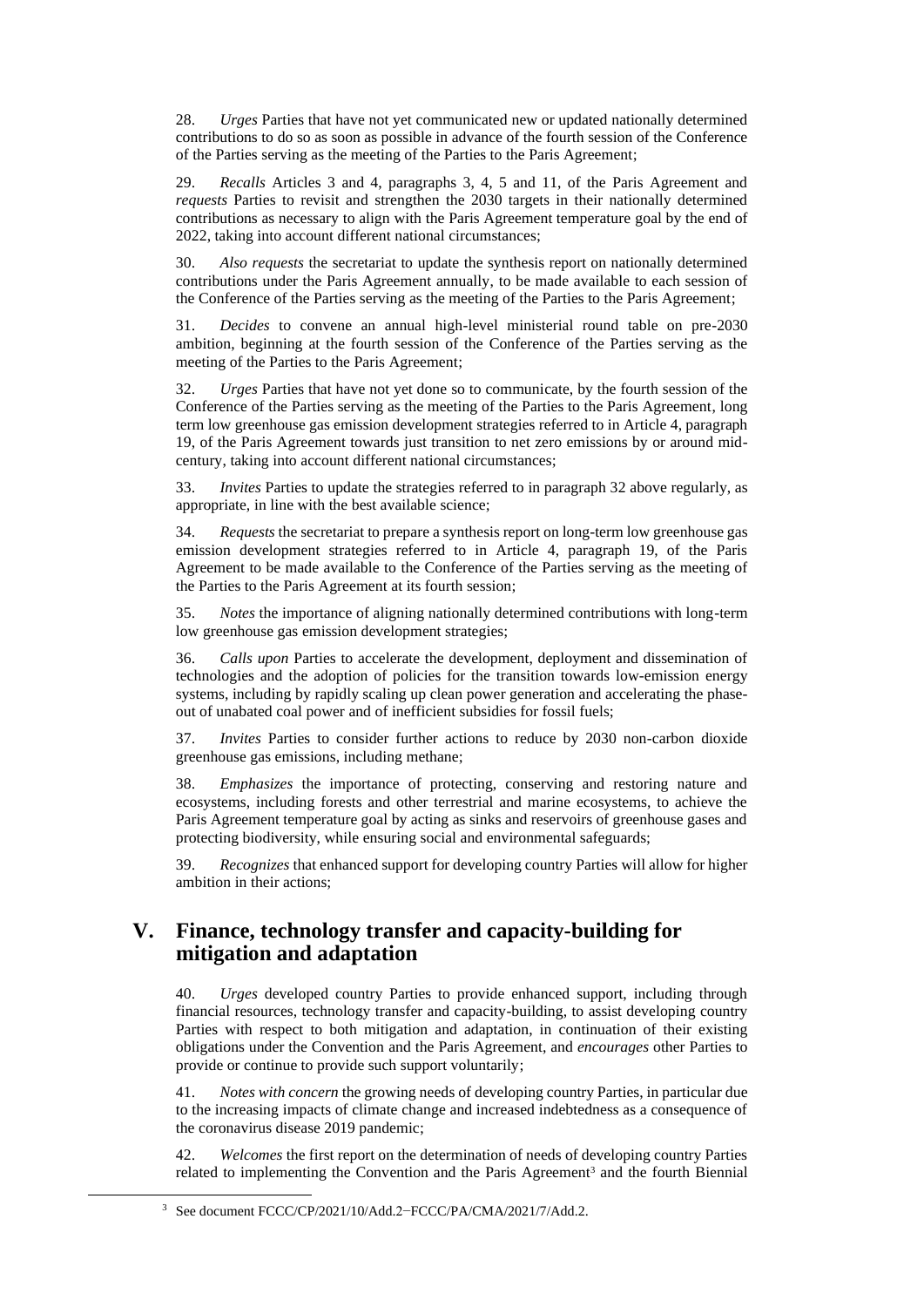Assessment and Overview of Climate Finance Flows<sup>4</sup> by the Standing Committee on Finance;

43. *Emphasizes* the need to mobilize climate finance from all sources to reach the level needed to achieve the goals of the Paris Agreement, including significantly increasing support for developing country Parties, beyond USD 100 billion per year;

44. *Notes with deep regret* that the goal of developed country Parties to mobilize jointly USD 100 billion per year by 2020 in the context of meaningful mitigation actions and transparency on implementation has not yet been met, and *welcomes* the increased pledges made by many developed country Parties and the *Climate Finance Delivery Plan: Meeting the US\$100 Billion Goal*<sup>5</sup> and the collective actions contained therein;

45. *Calls upon* developed country Parties to provide greater clarity on their pledges referred to in paragraph 44 above through their next biennial communications under Article 9, paragraph 5, of the Paris Agreement;

46. *Urges* developed country Parties to fully deliver on the USD 100 billion goal urgently and through to 2025 and *emphasizes* the importance of transparency in the implementation of their pledges;

47. *Urges* the operating entities of the Financial Mechanism, multilateral development banks and other financial institutions to further scale up investments in climate action and *calls for* a continued increase in the scale and effectiveness of climate finance from all sources globally, including grants and other highly concessional forms of finance;

48. *Re-emphasizes* the need for scaled up financial resources to take into account the needs of those countries particularly vulnerable to the adverse effects of climate change, and in this regard encourages relevant multilateral institutions to consider how climate vulnerabilities should be reflected in the provision and mobilization of concessional financial resources and other forms of support, including Special Drawing Rights;

49. *Welcomes* the initiation of deliberations on a new collective quantified goal on climate finance [Placeholder: dependent on outcomes of CMA 8(e) New Collective Quantified Goal];

50. *Underscores* the importance of the deliberations referred to in paragraph 49 above being informed by the need to strengthen the global response to the threat of climate change in the context of sustainable development and efforts to eradicate poverty and to make finance flows consistent with a pathway towards low greenhouse gas emission and climate-resilient development taking into account the needs and priorities of developing countries and building on the work of the Standing Committee on Finance;

51. *Emphasizes* the challenges faced by many developing country Parties in accessing finance and *encourages* further efforts to enhance access to finance, including by the operating entities of the Financial Mechanism;

52. *Notes* the specific concerns raised with regard to eligibility and ability to access concessional forms of climate finance, and *re-emphasizes* the importance of the provision of scaled-up financial resources, taking into account the needs of developing country Parties that are particularly vulnerable to the adverse effects of climate change;

53. *Encourages* relevant providers of financial support to consider how vulnerability to the adverse effects of climate change could be reflected in the provision and mobilization of concessional financial resources and how they could simplify and enhance access to finance;

54. *Underscores* the urgency of enhancing understanding and action to make finance flows consistent with a pathway towards low greenhouse gas emissions and climate-resilient development in a transparent and inclusive manner in the context of sustainable development and poverty eradication;

55. *Calls upon* developed country Parties, multilateral development banks and other financial institutions to accelerate the alignment of their financing activities with the goals of the Paris Agreement;

<sup>4</sup> See document FCCC/CP/2021/10/Add.1−FCCC/PA/CMA/2021/7/Add.1.

<sup>5</sup> Available a[t https://ukcop26.org/wp-content/uploads/2021/10/Climate-Finance-Delivery-Plan-1.pdf.](https://ukcop26.org/wp-content/uploads/2021/10/Climate-Finance-Delivery-Plan-1.pdf)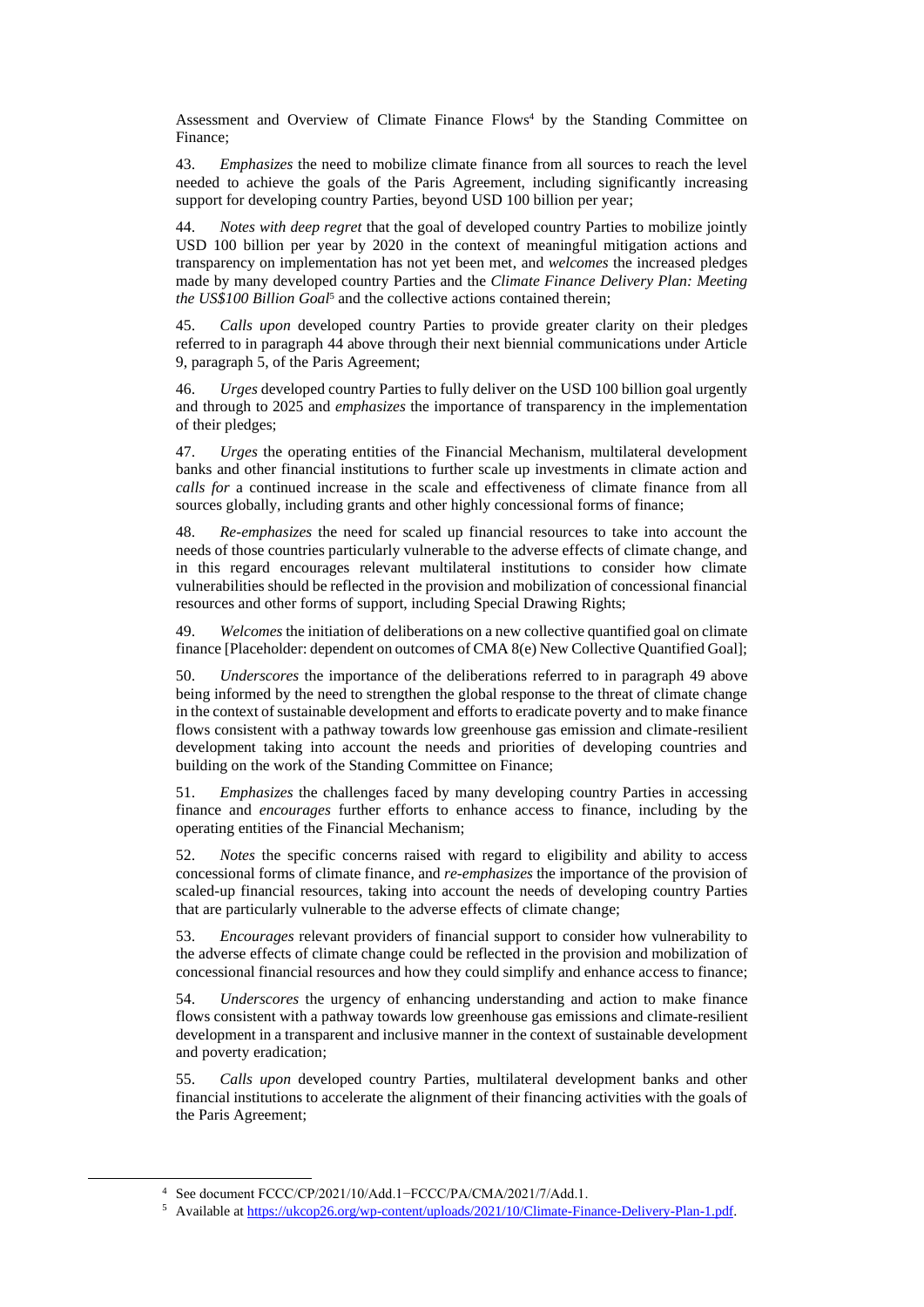56. *Acknowledges* the progress made on capacity-building, particularly in relation to enhancing the coherence and coordination of capacity-building activities towards the implementation of the Convention and the Paris Agreement;

57. *Recognizes* the need to continue supporting developing country Parties in identifying and addressing both current and emerging capacity-building gaps and needs, and to catalyse climate action and solutions to respond;

58. *Welcomes* the outcomes of the "COP26 Catalyst for Climate Action" and the strong commitments made by many Parties to take forward action on capacity-building;

59. *Also welcomes* the joint annual reports of the Technology Executive Committee and the Climate Technology Centre and Network for 2020 and 2021, and *invites* the two bodies to strengthen their collaboration;

60. *Emphasizes* the importance of strengthening cooperative action on technology development and transfer for the implementation of mitigation and adaptation action, including accelerating, encouraging and enabling innovation, and the importance of predictable, sustainable and adequate funding from diverse sources for the Technology Mechanism;

## **VI. Loss and damage**

61. *Acknowledges* that climate change has already caused and will increasingly cause loss and damage and that, as temperatures rise, impacts from climate and weather extremes, as well as slow onset events, will pose an ever-greater social, economic and environmental threat;

62. *Also acknowledges* the important role of a broad range of stakeholders at the local, national and regional level, including indigenous peoples and local communities, in averting, minimizing and addressing loss and damage associated with the adverse effects of climate change;

63. *Reiterates* the urgency of scaling up action and support, including finance, technology transfer and capacity-building, for implementing approaches for averting, minimizing and addressing loss and damage associated with the adverse effects of climate change in developing country Parties that are particularly vulnerable to these effects;

64. *Urges* developed country Parties, the operating entities of the Financial Mechanism, United Nations entities and intergovernmental organizations and other bilateral and multilateral institutions, including non-governmental organizations and private sources, to provide enhanced and additional support for activities addressing loss and damage associated with the adverse effects of climate change;

65. *Recognizes* the importance of demand-driven technical assistance in building capacity to implement approaches to averting, minimizing and addressing loss and damage associated with the adverse effects of climate change;

66. *Welcomes* the further operationalization of the Santiago network for averting, minimizing and addressing loss and damage associated with the adverse effects of climate change, including the agreement on its functions and process for further developing its institutional arrangements;

67. *Decides* that the Santiago network will be supported by a technical assistance facility to provide financial support for technical assistance for the implementation of relevant approaches to avert, minimize, and address loss and damage associated with the adverse effects of climate change in developing countries through the Santiago network in support of the functions as set out in decisions -/CMA.3 and -/CP.26;

68. *Decides* that the modalities, funding arrangements, and possible elements for the terms of reference for the technical assistance facility, including potential hosts and its institutional arrangements be determined by the process set out in paragraph 10 of decisions -/CMA.3 and -/CP.26;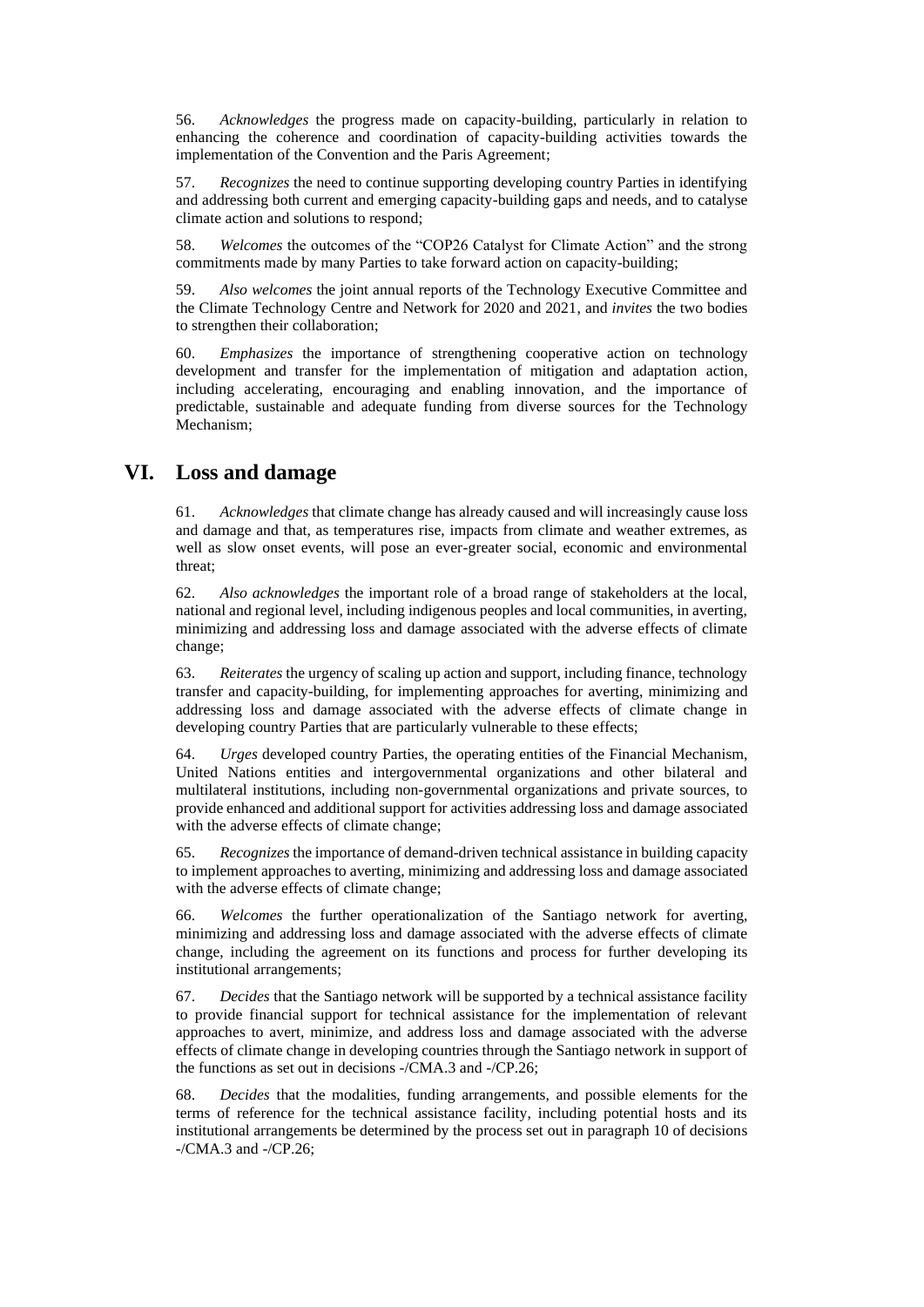69. *Further decides* that the body providing secretarial services to facilitate work under the network to be determined in accordance with paragraph 10 of decisions -/CMA.3 and - /CP.26 will administer the technical assistance facility;

70. *Urges* developed country Parties to provide funds for the technical facility and for the operation of the Santiago network;

71. *Acknowledges* the importance of coherent action to respond to the scale of needs caused by the adverse impacts of climate change;

72. *Resolves* to strengthen partnerships between developing and developed countries, funds, technical agencies, civil society and communities to improve understanding of how responses to averting, minimizing and addressing loss and damage can be improved;

73. *Requests* the Subsidiary Body for Implementation to organize a workshop at the next session, drawing on the work of the Warsaw International Mechanism's expert group on action and support and submissions from Parties and stakeholders to examine ways in which the provision and efficiency of finance to avert, minimize and address loss and damage can be enhanced;

### **VII. Implementation**

74. *Resolves* to move swiftly with the full implementation of the Paris Agreement;

75. *Welcomes* the start of the global stocktake, and *expresses* its determination for the process to be inclusive and align with Article 14 of the Paris Agreement and decision 19/CMA.1, taking into account paragraph 5 above;

76. *Encourages* the High-Level Champions to support the effective participation of non-Party stakeholders in the global stocktake;

77. [*Placeholder* - welcome completion of the Paris Rulebook];

78. *Urges* Parties to swiftly make the necessary preparations for ensuring timely reporting under the enhanced transparency framework in line with Article 13 of the Paris Agreement and the timelines set out in decision 18/CMA.1;

79. [*Placeholder* on support for enhanced transparency framework reporting requirements];

80. *Takes note* of the revised terms of reference of the Consultative Group of Experts, contained in the annex to decision -/CP.26;

81. *Recognizes* the need to take into consideration the concerns of Parties with economies most affected by the impacts of response measures, particularly developing country Parties, in line with Article 4, paragraph 15, of the Paris Agreement;

82. *Also recognizes* the need to ensure just transitions that promote sustainable development and eradication of poverty, and the creation of decent work and quality jobs, including through making financial flows consistent with a pathway towards low greenhouse gas emission and climate-resilient development, including through deployment and transfer of technology, and provision of support to developing country Parties;

### **VIII. Collaboration**

83. *Notes* the urgent need to close the gaps in implementation towards the goals of the Paris Agreement and *invites* the Secretary General of the United Nations to convene world leaders in 2023 to consider ambition to 2030;

84. *Recognizes* the importance of international collaboration on innovative climate action, including technological advancement, across all actors of society, sectors and regions, in contributing to progress towards the goals of the Paris Agreement;

85. *Also recognizes* the important role of non-Party stakeholders, including civil society, indigenous peoples, local communities, youth, children and other stakeholders, in contributing to progress towards the goals of the Paris Agreement;